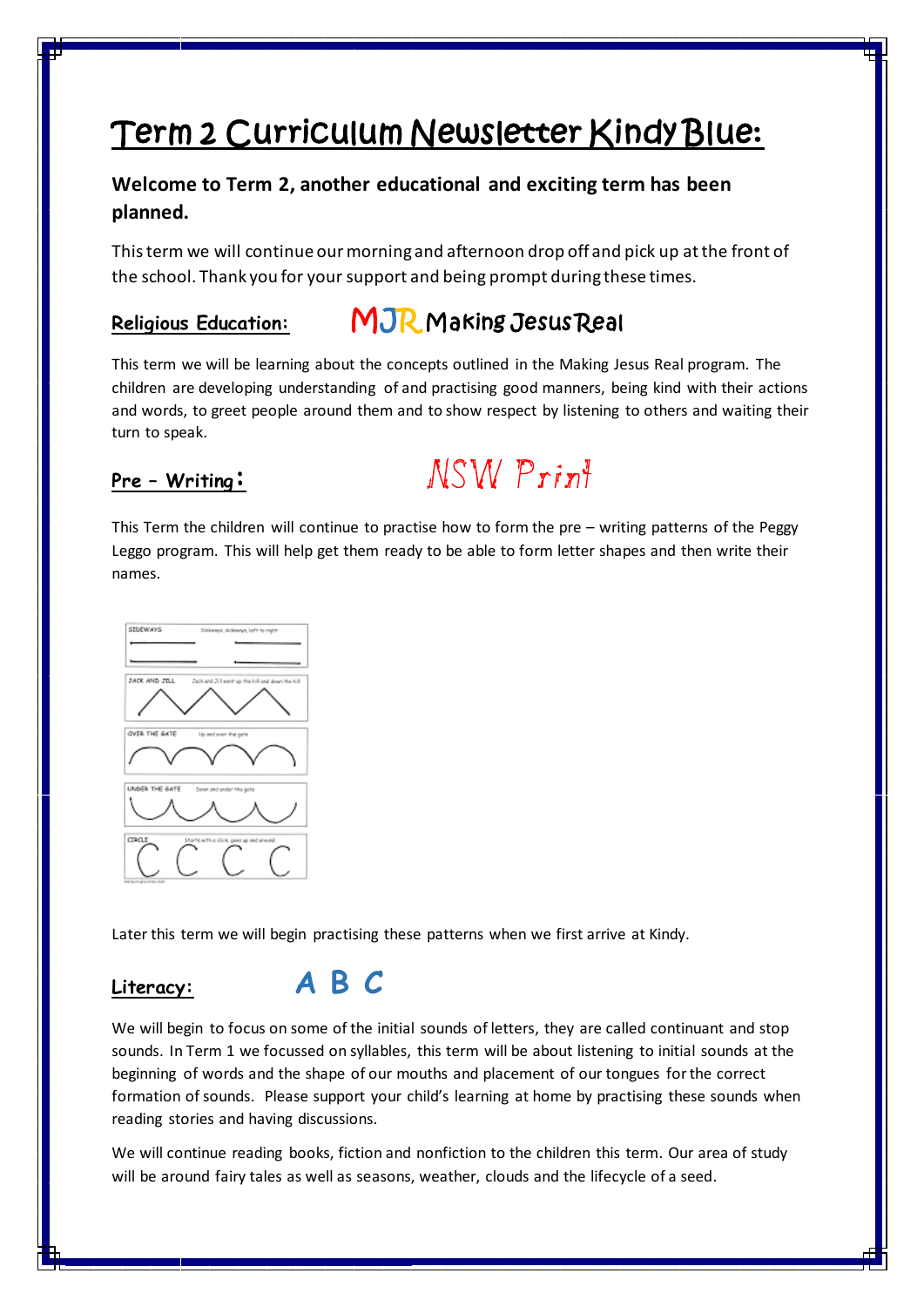

### **Investigators**

We will begin the role of investigators this term, 2 children are chosen on Wednesday and Friday to investigate a task related to literacy, numeracy or science. The children spend time with Mrs Yukich or Mrs Garcia to research, problem solve the task. Then they report back to the whole class with their findings, this is to develop oral language skills, through their reflections, discussing **when** it happened, **who** was involved, **what** they did and **where** it was.



## **Numeracy:** 1 2 3 4 5 6 7 8 9 10

In numeracy we will be practising counting 1 to 1 correspondence and recognising numerals to 10 and beyond. This term we will be learning about the language of measuring length, height, and mass. The children have begun learning about patterns as well. The numeracy table has activities to encourage the children to practise their counting skills and to learn the numerals to 10 and 20 as well as activities for measuring and patterns.